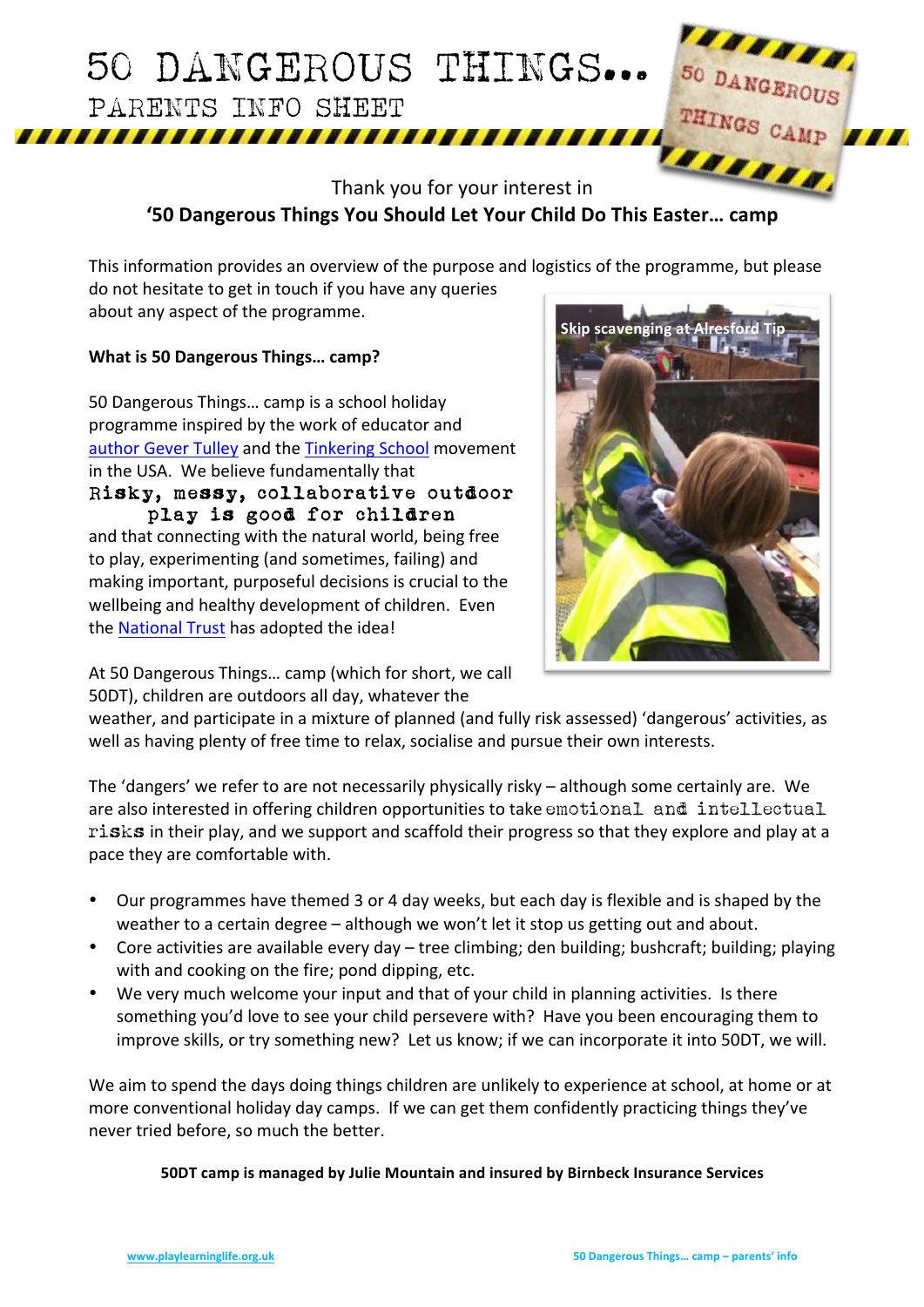# OUR DAILY PROGRAMME

Every day is unique, but is punctuated by social mealtimes and hygiene stops:

- Healthy snacks mid-morning
- $\bullet$ Packed lunches from home and food from the open fire at lunchtime and in the afternoon
- Treat' snacks mid-afternoon (e.g. biscuits, marshmallows, fire-baked chocolate orange cakes that kind of thing)
- $\bullet$ Fruit and water will be available all day; juices at mealtimes; hot chocolate from the fire on demand!

Our days begin with a shared exploration of how the day might pan out and what risk factors we should all be aware of. We agree what the truly, genuinely important things to know are before we start (e.g. where the loos are, when we eat, what to do if you or a friend is hurt, where we are allowed to roam and where not...). We don't spend ages on rules but will remind children that we expect everyone, adult or child, to listen respectfully to one another and to look out for everyone so that our Dangerous experiences are as safe as necessary, and no more. First timers will accompany a team member on our daily site 'risk benefit assessment', helping newbies get an overview of the site and its potential for fun as well as its hazards.

We ask you to drop your child off from 9am, and be off site by 9.10am so we are ready to get on with our Dangerous Plans. When we go off site (e.g. to the ford or the tip), we are back on site by 4pm; pick up is between 4.45pm and 5pm each day.

### **STAFFING**

50 Dangerous Things is managed by Julie Mountain and she is supported by experienced team members Denise Grant, Caitie Ross and Aidan Blackman. We are knowledgeable, enthusiastic, experienced and playful outdoor practitioners. We know the local area and will play alongside your child – we're as up for getting muddy and scratched as they are.

Julie has worked with schools and early years settings on outdoor learning and play projects for over 20 years, and has developed and run outdoor play schemes in the USA and in the UK. She also provides training and support for teachers and play practitioners, encouraging them to offer rich, varied and memorable outdoor experiences for the children they work with. Find out more at our website.

Caitie and Denise are qualified teachers and many of you know Aidan from his sports coaching with children in Alresford and beyond. We all share a passion for outdoors and a desire to see all children offered opportunities to explore and enjoy the natural world.

### **SAFEGUARDING YOUR CHILD**

All staff have current Enhanced DBS certificates, and at least two staff members every day holds a current Paediatric First Aid certificate. We also hold Child Safeguarding; Food Hygiene and the HCC Open Water Rescue certificates. Programme leaders are experienced teaching, outdoor education and childcare professionals and in addition to offering a high quality, adventurous activity programme, we will provide your child with focused, respectful attention, whether they are trying a new activity, needing a plaster and a cuddle or tying their shoelaces!

You are most welcome to spend the last fifteen minutes of the day with us, perhaps around the fire or renewing your own tree climbing skills.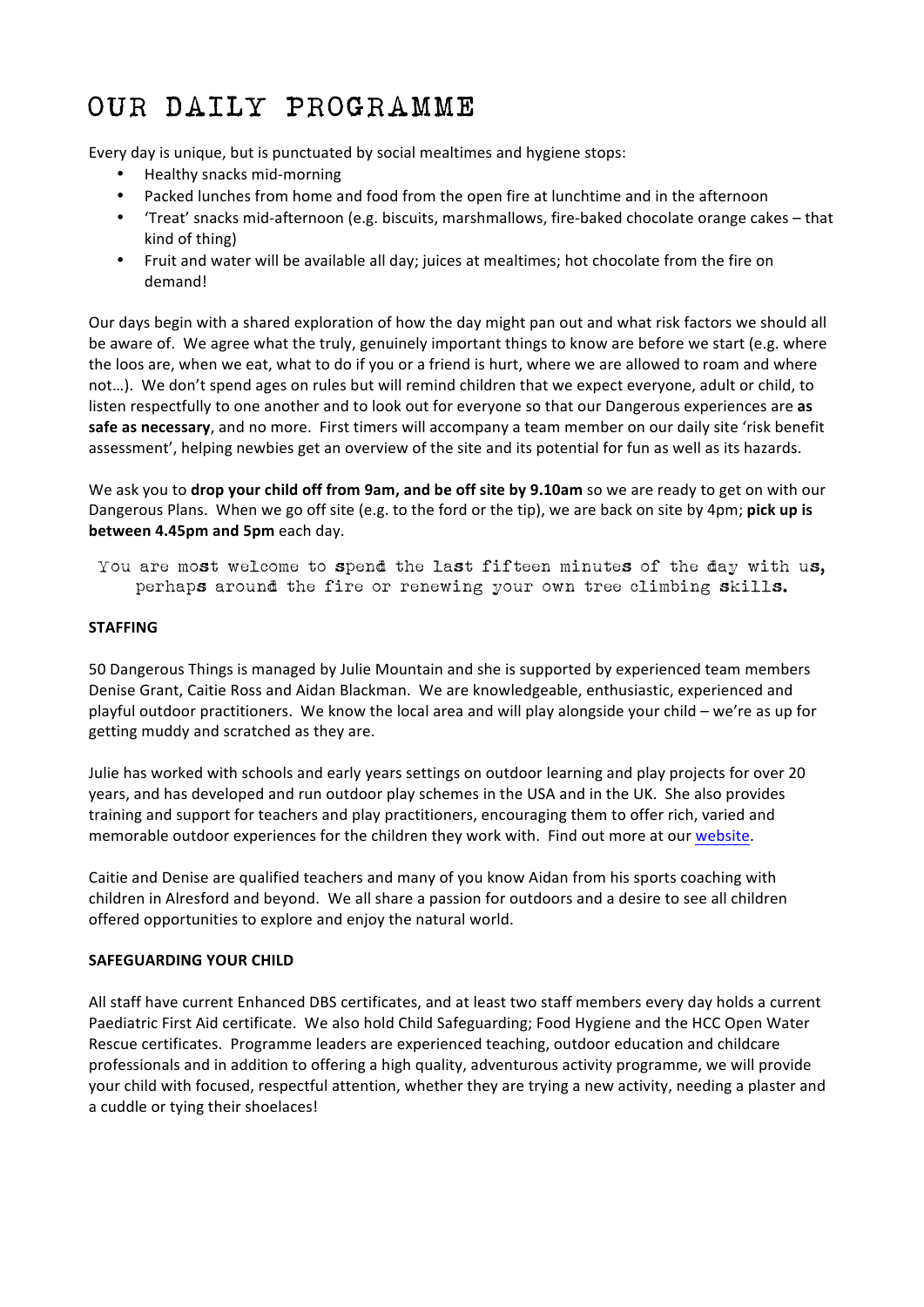#### WHAT YOUR CHILD WILL NEED

We will be outdoors all day, whatever the weather, so your child will need to bring appropriate clothing. Please don't send them in anything they will be nervous about getting messy or damaged! For a UK Summer, appropriate clothing might mean:

- Activity type sandals or trainers your child is comfortable clambering about in
- Wellies and a spare pair of socks
- A waterproof jacket (definitely); fleece or pullover
- Sun hat / wooly hat
- Spare shorts or trousers / t-shirt
- An old shirt (in case we mess about with clay or mud)
- If it looks like it's going to be a sunny day please apply sunscreen to your child BEFORE they arrive for the day (see below for our sunscreen policy).

Although we will do our best to make sure your child doesn't end the day dressed in rags, please do not dress them in any clothes you'd rather didn't get dirty, smoky, smelly or possibly torn... sorry, in advance! These items will also be necessary, useful or fun to have:

- A towel (especially if it's hot as we'll have the sprinklers on)
- Sunscreen which **we will apply** if we feel your child is beginning to burn in the sun and is not able to apply it themselves. If you are not able to supply sunscreen, we have hypoallergenic Factor 30 in our first aid kit and will use it if necessary. If you have any objection to this, please let us know.
- A named camera to record their adventures with.

#### **Refreshments**

- A named refillable water bottle. We provide juice with snacks and meals but encourage children to drink water at other times.
- A basic but generous packed lunch, with an ice block, which will help keep your child's food cool. We're very chilled out about cake and crisps etc., especially if they share with us... I like Frazzles. Just saying.

We cook on our open fire for most of the day, but a decent packed lunch is vital, especially as sometimes the children's experimental cooking is inedible. Be generous – being outdoors all day is hungry work!

#### **VENUE AND TIMING**

All sessions begin and end in the grounds of Sun Hill Infant School, which allows us to make use of the toilets and gain access to running water, the school's first aid room and a landline, should one be needed. Drop off is at the entrance to the school grounds, close to the gate, and pick up is at our 'base', which is the fabulous Pond Area in between the two schools.

Registration starts promptly at 9am, and we respectfully ask all parents and carers to be away from our base by 9.10am. Pick up is from 4.45pm in the afternoon, with last pick up at 5pm. We cannot guarantee to be on site before 4pm, so if you need to pick up earlier than that on the day, that's absolutely fine, but please call Julie's mobile (07970 955 558) first to find out where we are!

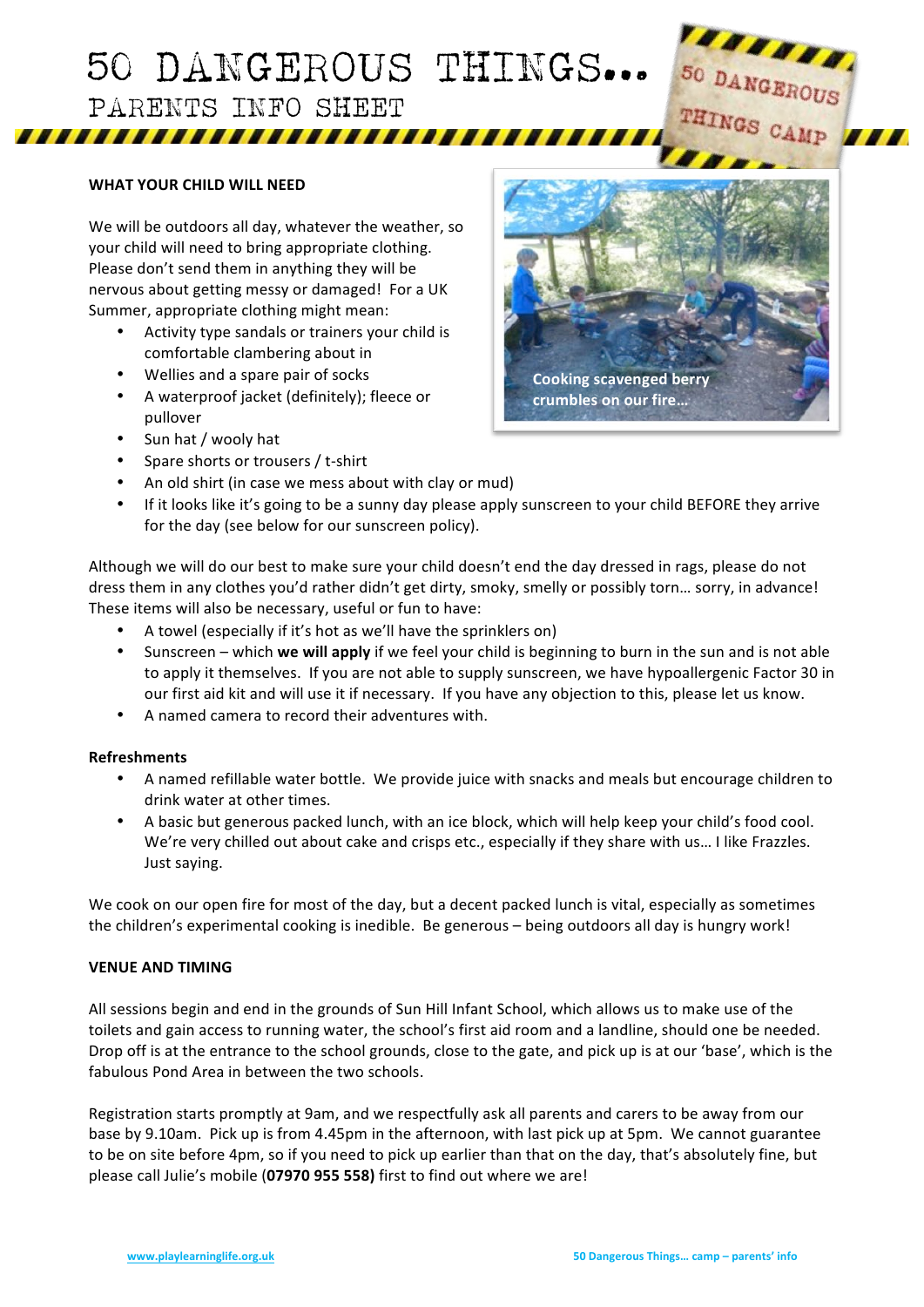# HEALTH AND SAFETY

Play Learning Life adheres to the Department for Education, Play England and the Health and Safety Executive's preferred approach risk assessment of play, which is the Risk Benefit Assessment. All of the activities offered are risk benefit assessed beforehand and we will only provide activities where we feel the **benefits outweigh the risks.** Please contact me for more details of this approach; we will happily supply you with examples of how this approach works. In the meantime, this High Level Statement from the HSE sets out the current guidance on risky play and will give you a sense of how (and why) we are advocating this approach.

In line with Ofsted guidance for care of children aged under 8, a 1:8 adult child ratio will be observed at all times, within reason (e.g. this may be affected by toilet breaks, first aid requirements etc.). There are no statutory requirements for ratios for over 8s. However, the nature of 50 Dangerous Things... camp means we choose to maintain at least this ratio for all ages so that children themselves benefit from our close attention, whether they are engaging in a construction project with real tools, or chilling out with their friends in a hammock they made from an old bedsheet, four pegs and one of Julie's old climbing ropes.

If your child feels unwell during the day, or suffers a minor injury (e.g. nettle sting, small cut or graze), we will administer first aid and assess the situation to establish whether you should be notified immediately or whether it can wait until the end of the day. If your child is taken more seriously ill, we will call you straight away on the number you leave with us. If there is an emergency, we will first call an ambulance, and then call you, so please ensure your child's emergency health and

contact information is up to date.

# Please be very clear that by its very nature, 50 Dangerous Things... camp is a risky, adventurous **experience.**

Whilst we make **every effort** to minimise the risk of serious injury of any kind, it is possible that your child will come home with a few cuts and bruises. Activities such as tree climbing, slack-lining, cooking on an open fire and taking a washing machine to pieces to find out how it works are not without risk  $-$  but by supporting children to try these at their own pace, we hope they this will help them be better equipped to deal with risk and adversity in future.

Children have been shown to be very competent risk assessors and our own experience tells us that at 50DT camp, children are keen to



try new things but are ready and able to consider the risks first, before leaping into something new. Feedback from previous 50DT camps suggests that many parents were astonished and delighted to hear how their children rose to the challenge of being outdoors all day, participating in problematic and difficult activities – not to mention playing and working alongside children of different ages and abilities.

50DT camp is not like school, and it's not like normal play schemes. Children have opportunities to show competencies and leadership qualities they may never have even considered they had, and that may surprise you. We love seeing how our older participants support and enjoy playing with our youngest children. The sense of pride in their achievements is palpable, whether children are catching a newt, leaping from a high branch, lighting a fire with a fire steel or street dancing in the middle of Alresford.